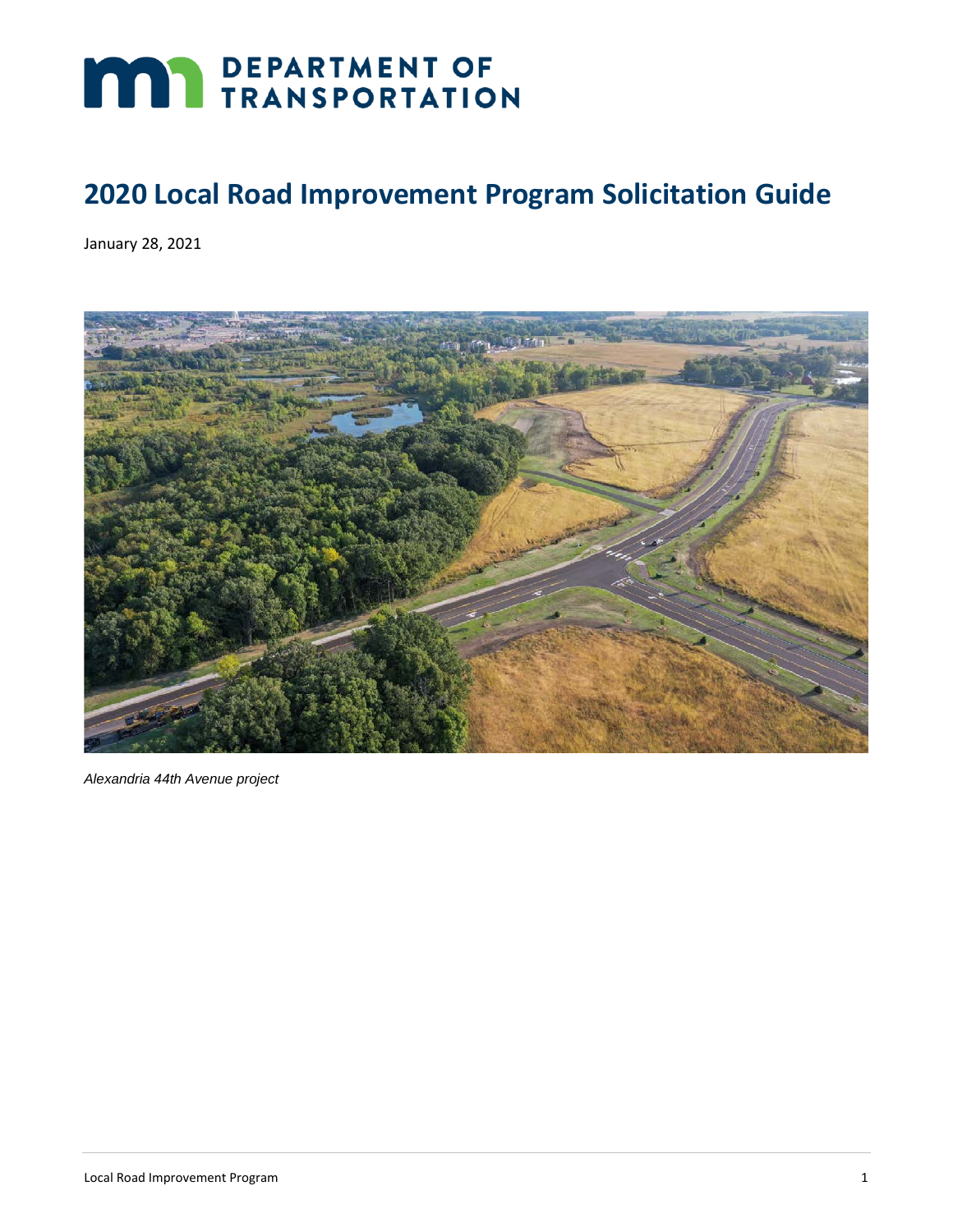## Prepared by

The Minnesota Department of Transportation 395 John Ireland Boulevard Saint Paul, Minnesota 55155-1899

Phone: 651-296-3000 Toll-Free: 1-800-657-3774 TTY, Voice or ASCII: 1-800-627-3529

## To request this document in an alternative format

Please call 651-366-4718 or 1-800-657-3774 (Greater Minnesota). You may also send an email to [ADArequest.dot@state.mn.us.](mailto:ADArequest.dot@state.mn.us)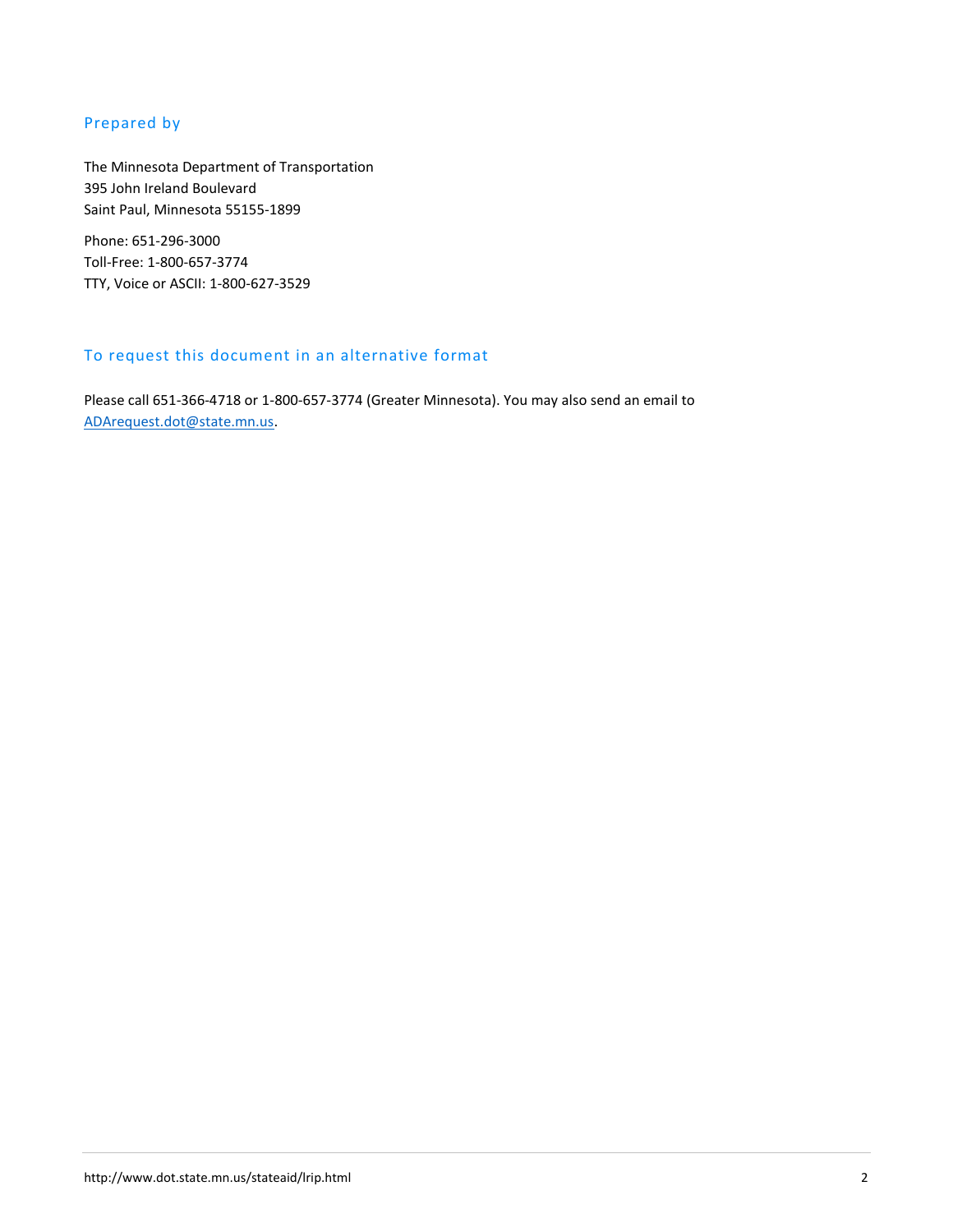# **Table of Contents**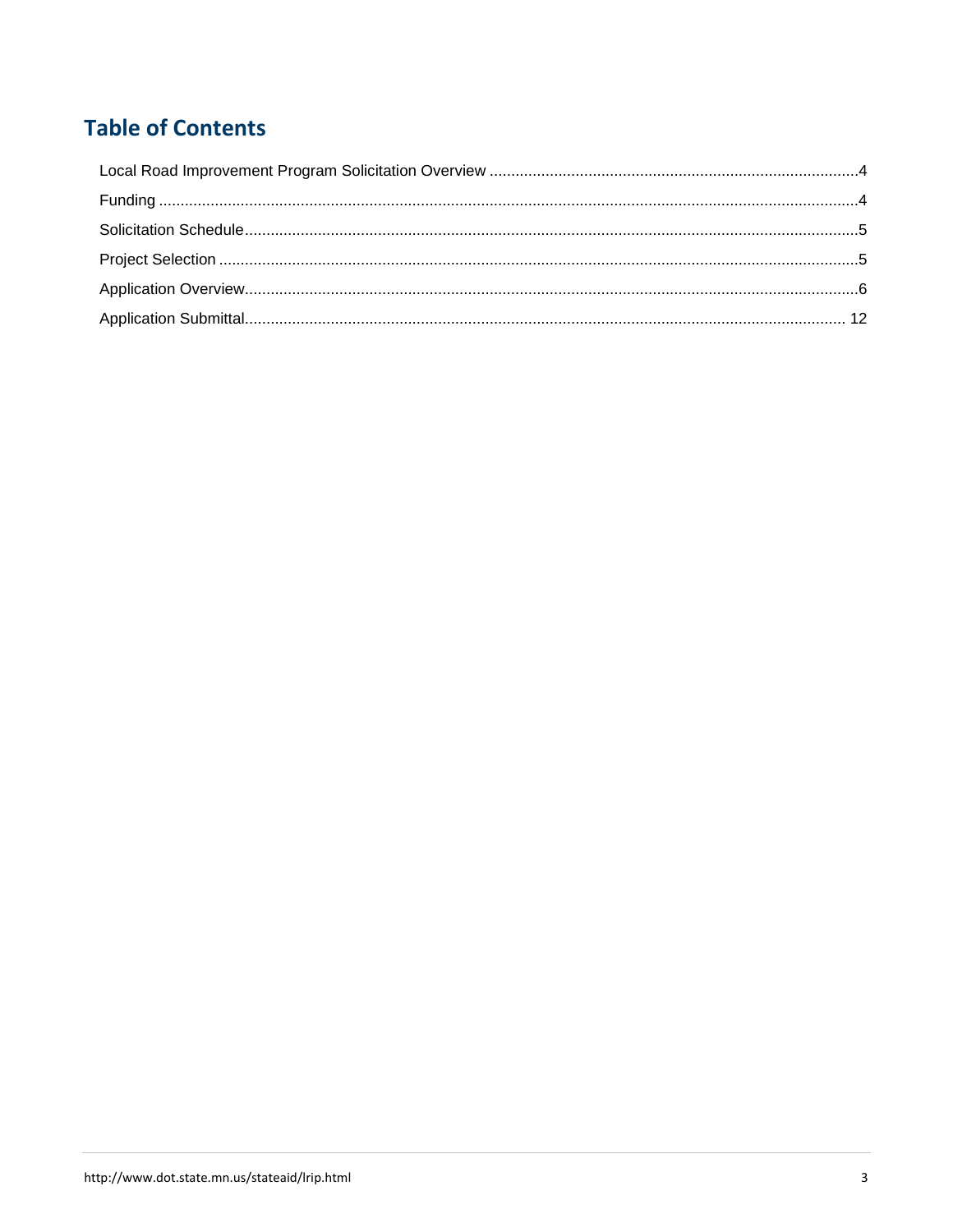## <span id="page-3-0"></span>**Local Road Improvement Program Solicitation Overview**

#### **IMPORTANT NOTES:**

- If an agency submitted an application in 2019 as part of the unfunded solicitation that was used to gauge demand and for lobbying purposes, that agency will need to submit a new application with updated information and cost estimates to be considered for funding under this solicitation. If the scope has not changed, one method that local agencies can use to update 2019 costs is to apply an inflationary factor appropriate to your region of the state.
- Projects that have received legislatively selected appropriations ("earmarks") or previous LRIP grants are not eligible for funding under this solicitation.
- Projects that will be awarded and/or under construction before the anticipated LRIP award notifications in May, 2021, are not eligible for funding under this solicitation.

The Local Roads Improvement Program (LRIP) was established by the Minnesota legislature in 2002 and is defined in [Minnesota Statute 174.52.](https://www.revisor.mn.gov/statutes/?id=174.52) The legislature provided \$75,000,000 for LRIP in Laws of Minnesota, 5th Special Session, Chapter 3, Article 1, Section 16, Subdivision 2. Depending on the number and quality of applications, we intend to award projects to counties, state aid cities, non-state aid cities, and townships.

The LRIP provides funding for capital construction costs only – it is not for engineering, right of way, or other non-construction related costs. The statute describes three types of accounts with a specific intent for the types of local road projects that can be considered for program.

1. The Trunk Highway Corridor Account provide funds to assist in paying the local share of trunk highway projects. For consideration under this account, a trunk highway project must be identified and a letter of support from MnDOT must be submitted.

Note that funds from this account are for local road improvements impacted by trunk highway projects where local agencies have cost responsibility. It is not intended to be used for improvements or projects on the trunk highway or within the trunk highway corridor right of way that require local cost sharing per MnDOT's Cost Participation Policy. Since LRIP is funded by General Obligation bonds, these funds cannot be used for work on a trunk highway or on trunk highway right of way.

- 2. The Routes of Regional Significance Account provides funds for the costs of constructing or reconstructing city streets, county highways, or town roads with statewide or regional significance.
- 3. The Rural Road Safety Account funds capital safety improvement projects on County State Aid Highways (CSAH) primarily to reduce traffic crashes, deaths, injuries, and property damages. Funds from this account are eligible for use on County State Aid Highways only.

The MnDOT State Aid for Local Transportation Office administers the Local Roads Improvement Program with guidance from the [Local Road Improvement Program Advisory Committee.](https://www.revisor.mn.gov/statutes/?id=174.52) The process and criteria for determining eligibility and prioritizing projects for the solicitation are established in the statute and recommended with guidance and input from the Local Road Improvement Program Advisory Committee.

# <span id="page-3-1"></span>**Funding**

There is no minimum amount set but the maximum amount that may be requested vary depending on the road authority.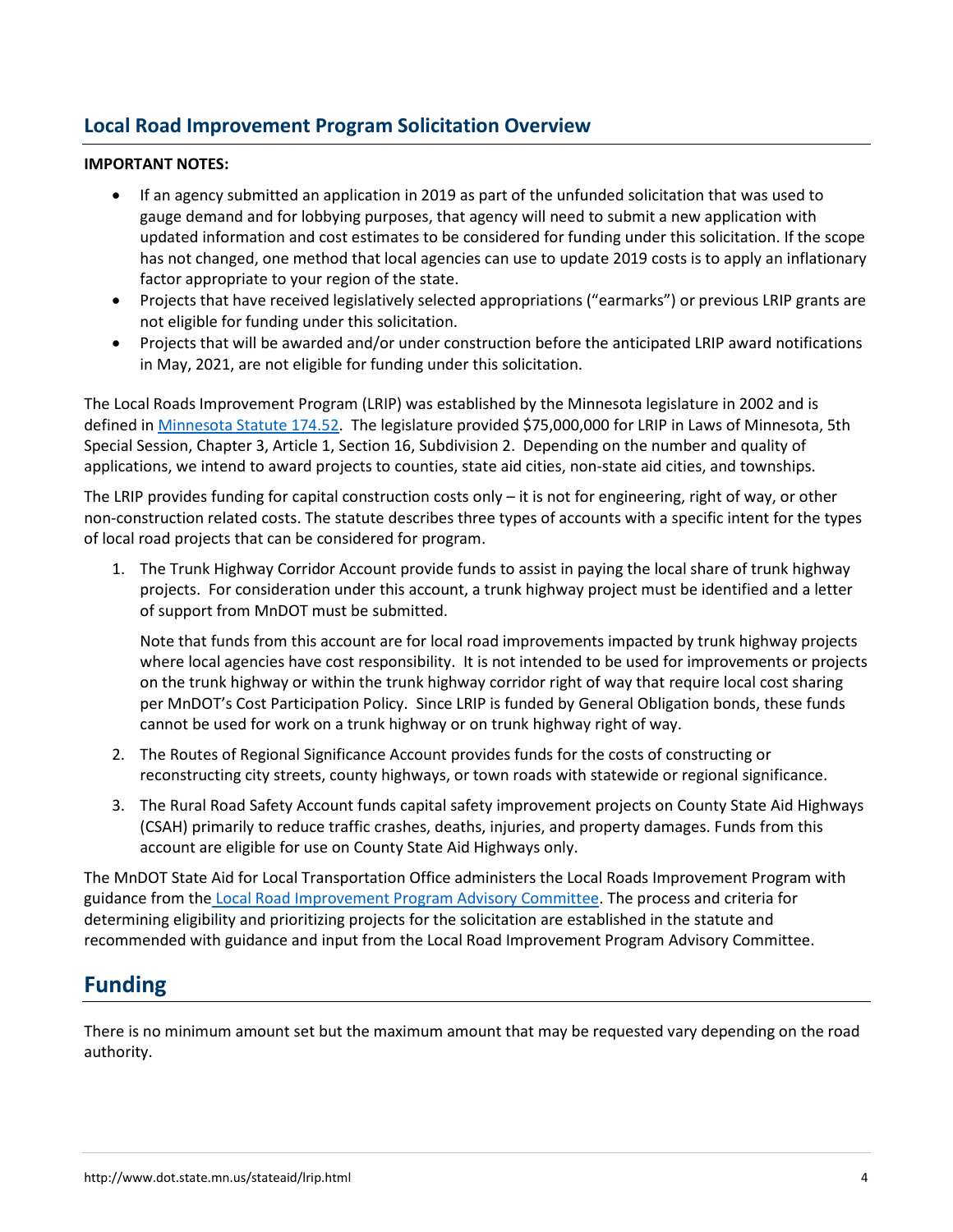| Road Authority               | Minimum Request | Maximum Request |
|------------------------------|-----------------|-----------------|
| County                       |                 | \$1,250,000     |
| State Aid City $(>5,000)$    | $- -$           | \$1,250,000     |
| Non-State Aid City (< 5,000) | $-$             | \$1,250,000     |
| Township                     | $- -$           | \$1,250,000     |

The LRIP funds may be requested for the full construction cost of a project, up the maximum amount, or be leveraged with other funding sources on a project.

# <span id="page-4-0"></span>**Solicitation Schedule**



Note that this schedule is subject to change depending on the number of applications submitted and review time required.

# <span id="page-4-1"></span>**Project Selection**

Project selection will consider geographical distribution and distribution among jurisdictions along with the following criteria:

1. Eligibility. The project must be a local road (street or highway) construction, reconstruction, or reconditioning project under one of the three accounts established in the LRIP.

*Note: LRIP bond funds may not be used for right of way acquisition, engineering, utilities, work on trunk highways, or standalone enhancement projects (landscaping, trails, sidewalks, ADA improvements, etc.).*

- 2. Operations and Safety. Address a transportation deficiency and/or improve safety on local roads.
- 3. Regionally Significant. Demonstrate the regional significance of the route by being classified as a minor collector or higher unless it meets one of the following criteria; a) identified in a regional plan as a farmmarket artery, b) part of a 10-ton route system, c) part of an economic development plan, d) serves as a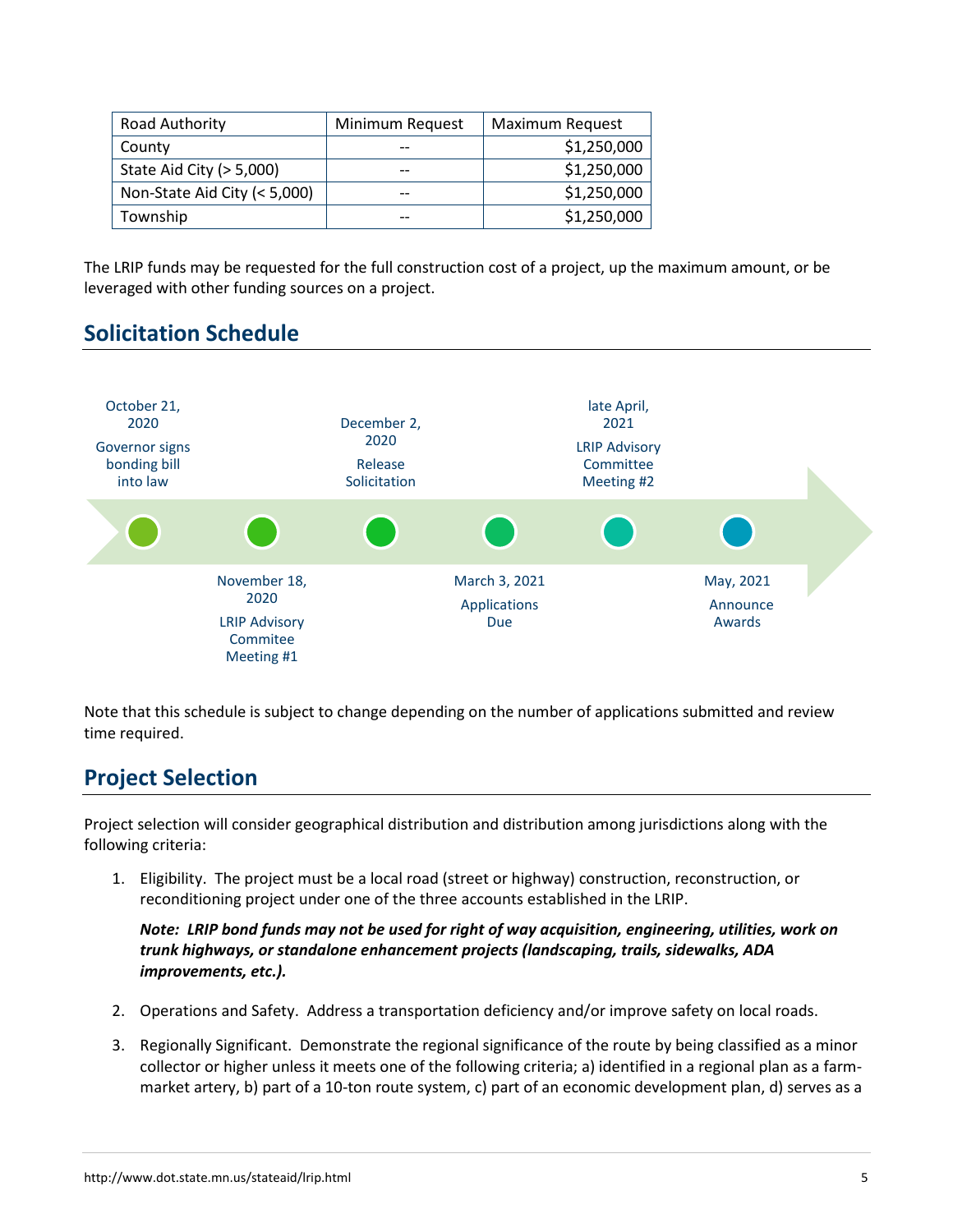regional tourist destination, e) provides capacity or congestion relief to a parallel trunk highway or county road, and f) is a connection to the regional system, trunk highway, or a county road.

4. Be supported by agency board or council and other local agencies impacted by the project, including county sponsor if applicable.

*Note: Cities that are not a State Aid city (populations less than 5,000) and townships must have a county sponsor and support of the County Board. A city or township resolution in support of the project and a county board resolution for support and willingness to sponsor the project must be included in the application package. The sponsor's tasks include but are not necessarily limited to:*

- *Be the fiscal agent on behalf of the community and have funds flow from MnDOT to the county to the contractor*
- *Request SAP/SP number for the project*
- *Ensure the project meets milestones and dates*
- *Assist local agency in execution of a grant agreement*
- *Develop, review and/or approve the plan*
- *Submit plan, engineers estimate, and proposal to the DSAE*
- *Advertise, let, and award the project*
- *Submit pay requests to State Aid*
- *Communicate progress and updates with the DSAEs and State Aid Programs Engineer*
- *Ensure that the project receives adequate supervision and inspection*
- *Assist with project close out*
- 5. Consider availability of other funding sources.
- 6. Be non-controversial.

*Note: Projects should have minimum problems or issues that could delay the letting and construction such as right of way acquisition, railroad, and historical impacts.*

- 7. Expected useful life. Include permanent elements of the roadway corridor and have a minimum expected life of the project of 10 years. Maintenance type activities such as filling potholes, blading gravel roads, and ditch repairs are not eligible for LRIP.
- 8. High Impact. Provide letters of support from other local agencies or public/private parties impacted by the improvement. For example, letters of support from area businesses regarding the impact and benefit of constructing a road to a 10-ton design standard.
- 9. Projects would be anticipated for construction letting in years **2021 – 2023**.

# <span id="page-5-0"></span>**Application Overview**

The LRIP application is available on the State Aid Local Road Improvement webpage [http://www.dot.state.mn.us/stateaid/lrip.html.](http://www.dot.state.mn.us/stateaid/lrip.html) Use the guide below for assistance in filling out the application. Please keep the descriptions clear and concise.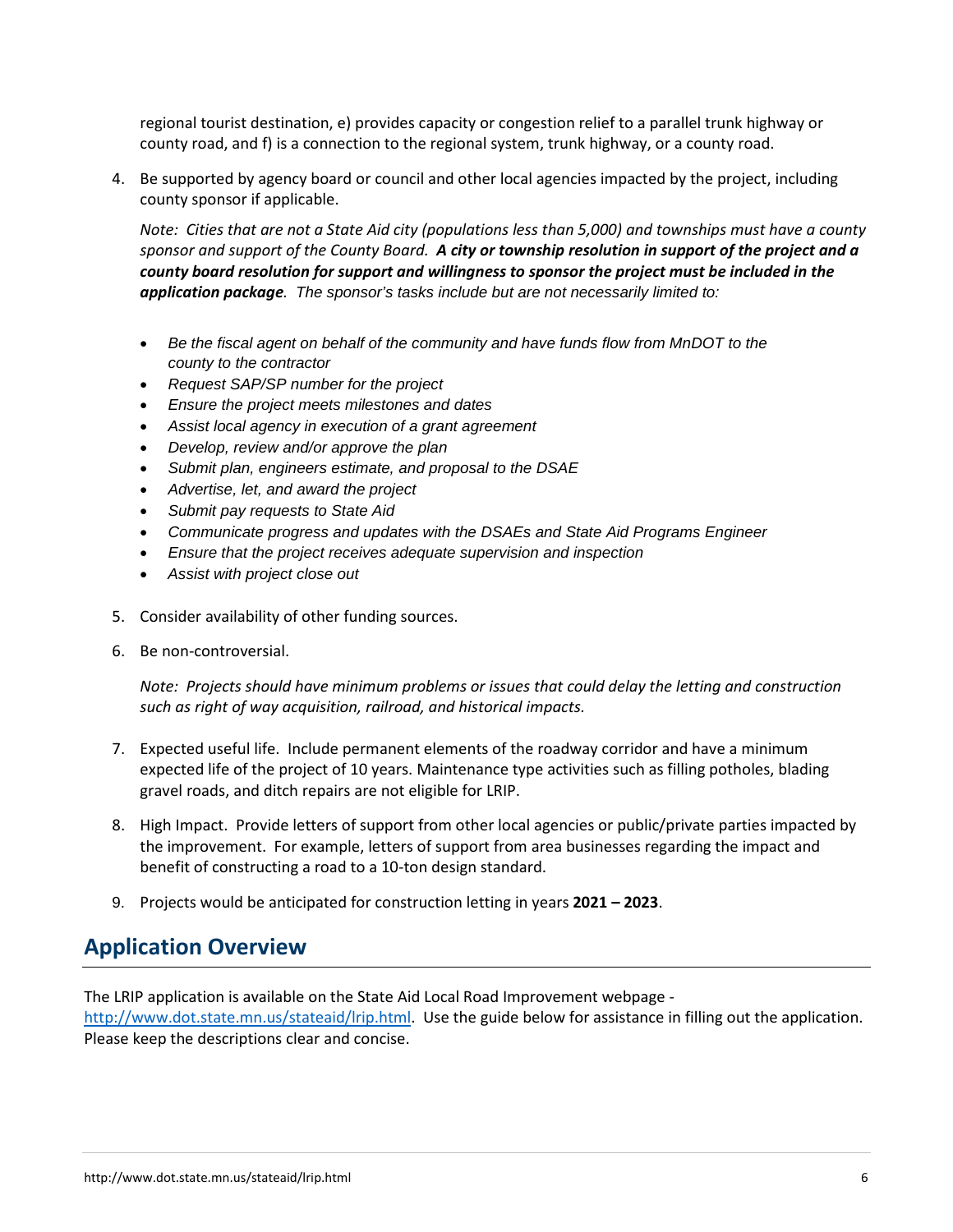## **A. Applicant Information**

- 1. Name (First & Last). Provide the name of the contact person at the local agency applying for the funds. This person should be the person to contact with questions about the applications and representing the agency submitting the project. It may be the project sponsor if they are submitting on behalf of a small city or township.
- 2. Phone Number. The work phone number of the person at the agency applying for the funds.
- 3. E-mail. The work e-mail address of the person at the agency applying for the funds.
- 4. Agency type. Select the appropriate agency type from the drop down that is submitting the application: Township, Small City (population < 5,000), State Aid City, or County
- 5. Agency. The name of the agency submitting the application.
- 6. Street Address. The number and street name of agency
- 7. City. The city where the agency is located.
- 8. State. This will always be Minnesota.
- 9. Zip Code. The zip code where the agency is located.
- 10. Sponsoring County and County Engineer name (if applicable): Enter the sponsoring county and the county engineer name if the applicant is a township or a city with a population of less than 5,000.

#### **B. Project Location**

- 1. MnDOT District. Select the **MnDOT District** that the project is within.
- 2. County. The county that the project is located within.
- 3. City. Provide the name of the city if a portion or the entire project is on a city road or within the city limits.
- 4. Township. Provide the name of the township if a portion or the entire project is on a township road.

#### *Note: Cities that are not a State Aid city (populations less than 5,000) and townships must have a County Sponsor.*

- 5. Name of Road. Route number or name of the road (County State Aid Highway 5, Main Street S, etc.)
- 6. Type of Road. Select the type of street the project is on (County State Aid Highway, County Road, Municipal State Aid Street, Local Street, or Township Road)
- 7. Road Authority Type. Identify the agency type (township, small city [population < 5,000], state aid city, or county) of the road authority that owns and has jurisdiction of the road the project is on.
- 8. Project Beginning location From. Provide a short description of the beginning of the project.
- 9. Project Ending location To. Provide a short description of the ending of the project.

#### **C. Project Description**

- 1. Type of Project. Select the type of work on this project from the drop-down box. For consistency in use with State Aid Programs the definition of reconstruction and reconditioning are taken from the Local State Aid Route Standards, Chapter 8820, for road projects.
	- **New Construction –** new or re-aligned road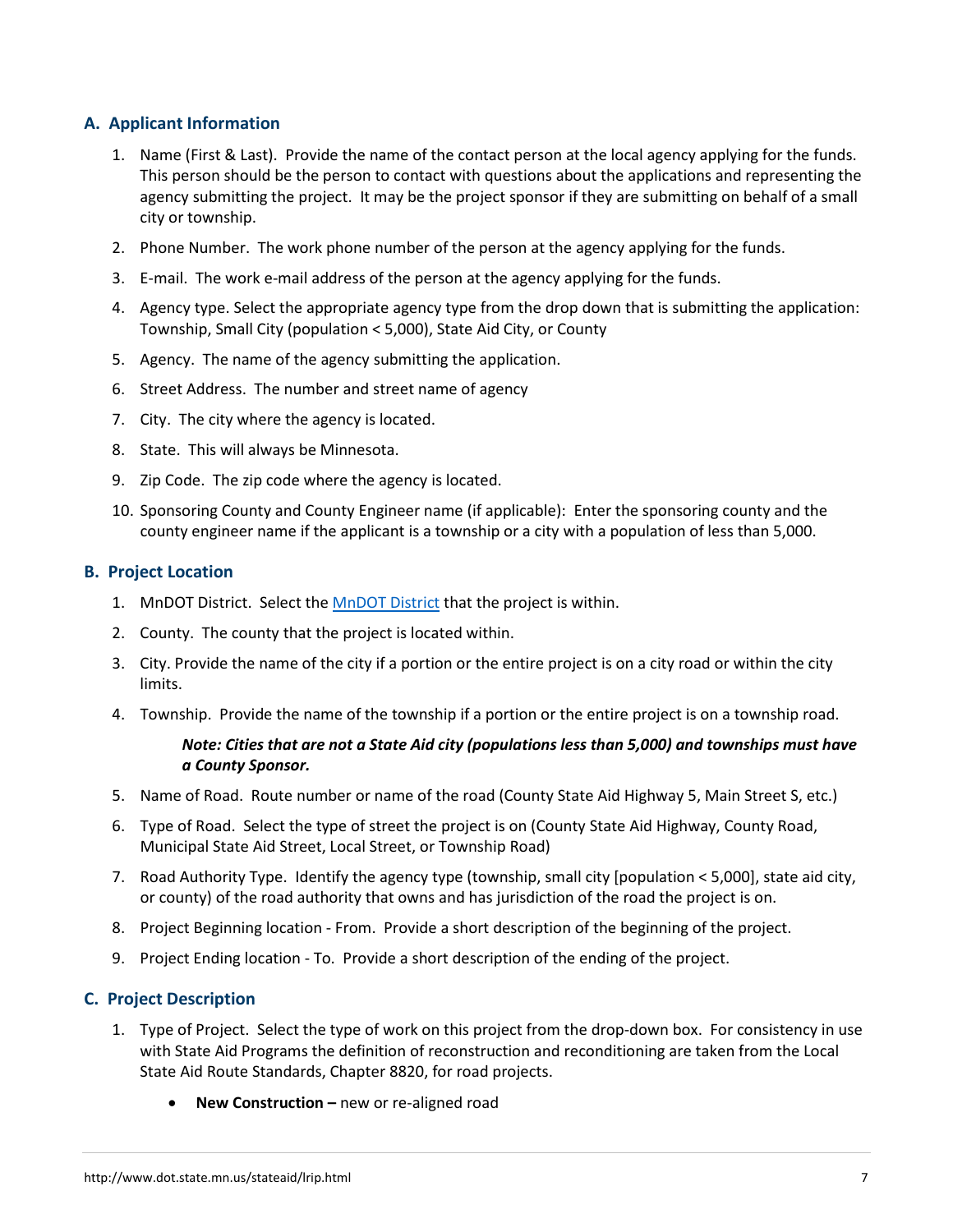- **Reconstruction** the significant full depth replacement or widening of an existing roadway on a similar alignment.
- **Reconditioning**  includes resurfacing, replacement, or rehabilitation of the pavement structure to extend the life of the roadway and effectively address critical safety and operation needs through minor improvements to the existing facility.
- 2. LRIP Account requested for funding. Use the drop-down box to select one of the three LRIP accounts your project is eligible for. If you believe your project falls under more than one possible LRIP Account, select the account that is the best fit. Options listed are:
	- **Trunk Highway Corridor Account.** Select this option if funds will be used for local costs on local roads that are directly or partially related to a trunk highway improvement. This account cannot be used for local costs of trunk highway projects as required by MnDOT's Cost Participation Policy.
	- **Routes of Regional Significance Account.**
	- **Rural Road Safety Account** only County State Aid Highways are eligible
- 3. Project Description. Provide a description of the proposed project and the transportation deficiencies that will be eliminated. This should include a description of operational and general safety benefits of the project. Projects seeking funding from the Rural Road Safety Account will need to provide a more detailed description of safety issues and benefits under Section D3.

## **D. LRIP Account Considerations and Eligibility**

This section will include additional specific project information. The applicant should complete only the appropriate section or sections based on which LRIP funding account is being sought. It is possible that a project may meet the eligibility requirements for more than one LRIP Account. If that is the case, complete the section below that is the best fit.

#### *D1. Trunk Highway Corridor Account Considerations and Eligibility*

1. For Trunk Highway Corridor Account projects, describe the trunk highway project, and include the trunk highway project number, and year that local funds are being requested. Also include a description of how the local road(s) will be impacted by the trunk highway project, why the local work is not being funded by state or federal funds, and potential impacts of not completing the local work as part of the trunk highway project. If applying under this account, the application must include a letter of support from MnDOT.

Note that funds from this account are for local road improvements impacted by trunk highway projects where local agencies have cost responsibility. It is not intended to be used for improvements or projects on the trunk highway or within the trunk highway corridor right of way that require local cost sharing per MnDOT's Cost Participation Policy.

## *D2. Routes of Regional Significance Account Considerations and Eligibility*

- 1. Routes of Regional Significance Criteria. Check all criteria that apply to your project. At least one must be identified to be considered a regionally significant route.
- 2. Positive Impact. Describe the anticipated number of persons positively impacted by the project and how they will be positively impacted. This should include a quantitative assessment of the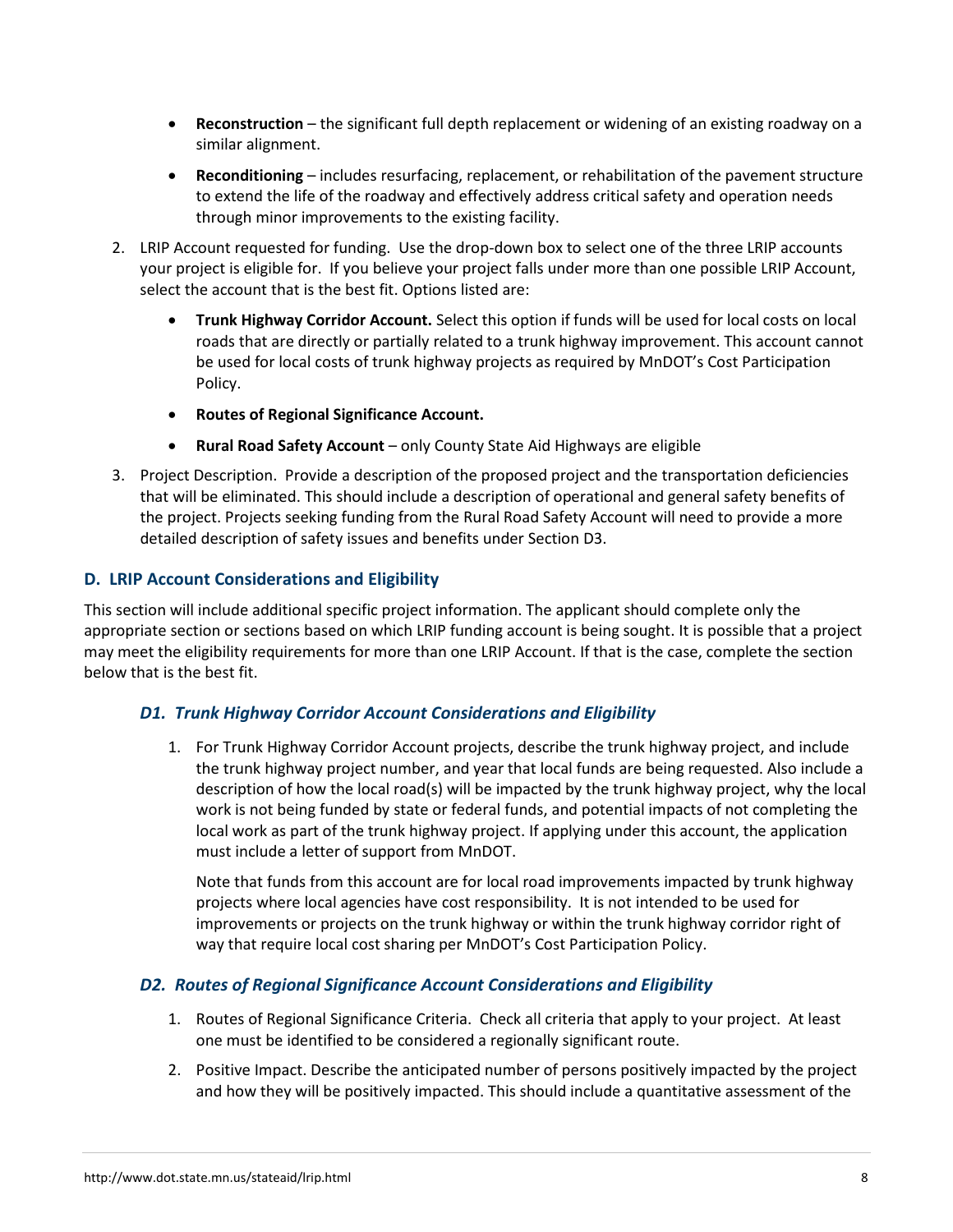number and type of roadway users impacted. This could also include a qualitative description of who uses the facility and how they will benefit from the project, and how multiple local agencies may benefit.

3. Economic Development. Describe the project contribution to the local, regional or state economy, and economic development or redevelopment efforts. Be specific and reference plans, letters of support, business impacts, and/or community impacts that this project would have in the region.

#### *D3. Rural Road Safety Account Considerations and Eligibility*

- 1. Is this project on a County State Aid Highway? The project must be on a County State Aid Highway to be eligible for funding under this account.
- 2. Is this project or components of this project identified in a County Road Safety Plan (CRSP)? All counties have completed CRSPs that identify priority safety projects through a data driven process. These projects on rural County State Aid Highways may be eligible under the Rural Road Safety Account. Use the drop-down box to select yes or no. If yes, provide a brief description of the elements of the project that are included in the CRSP.
- 3. Minnesota Strategic Highway Safety Plan. This is an effort to align local safety projects with safety priorities identified in the [Minnesota Strategic Highway Safety Plan.](http://www.dot.state.mn.us/trafficeng/safety/shsp/index.html) The plan was completed with a thorough analysis of statewide crash data and trends affecting transporting with various stakeholders. It identified several primary focus areas to help establish safety priorities. Three of the focus areas, intersections, speed, and lane departure include engineering strategies for partners to consider when championing safety projects. Use the drop-down box to select a focus area that your project or safety components of your project align with. The three choices are:

#### • **Intersections**

Select if your projects makes improvement to an intersection for approaches to an intersection. Sample engineering strategies from this focus area include: improve visibility of signs/signals, pedestrian countdown timers, clear sight triangle on stop or yield controlled approaches, reduced conflict intersections, or roundabouts. See the full list of strategies from plans and partners in the Minnesota Strategic Highway Safety [Plan.](http://www.dot.state.mn.us/trafficeng/safety/shsp/index.html)

- **Speeding** (over posted speed, too fast for conditions) Select this choice if your project or components of your projects will look to address speeding. Sample engineering strategies from this focus area includes: dynamic speed display signs, automated speed enforcement, or traffic calming measures. See the full list from plans and partners in the [Minnesota Strategic Highway Safety Plan.](http://www.dot.state.mn.us/trafficeng/safety/shsp/index.html)
- **Lane departures** (run-of-road, head-on, sideswipes) Select this choice if your project will make improvements to address lane departure crashes or minimize damage associated with these crashes. Sample strategies from focus area include: curve speed warning systems, shoulder/centerline rumble strips, improve horizontal curves, guardrails, or remove/relocate objects in the hazardous locations. See the full list from plans and partners in th[e Minnesota Strategic Highway](http://www.dot.state.mn.us/trafficeng/safety/shsp/index.html)  [Safety Plan.](http://www.dot.state.mn.us/trafficeng/safety/shsp/index.html)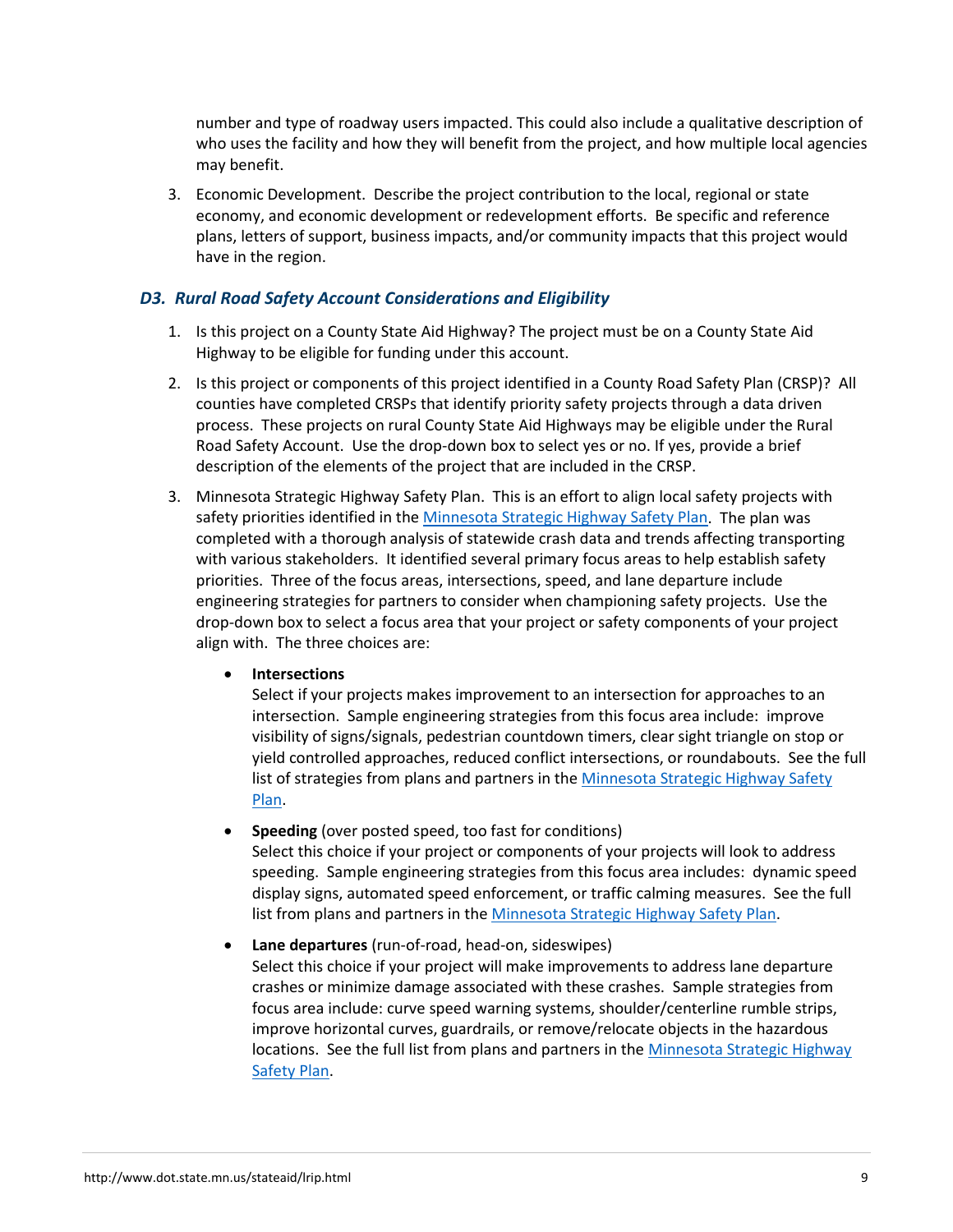- 4. Safety Deficiency. Describe the issues on the rural County State Aid Highway that you are attempting to address. Transportation deficiencies could include substandard roadway structure, lane or shoulder width, conditions related to certain types of crashes, and other conditions that negatively impact the public. Be specific on how the problem or issues were identified and what harm it presents to the traveling public. Answer this question even if your project is identified in a county safety plan or the Minnesota Strategic Highway Safety Plan.
- 5. Improvement. Describe how the project will address the safety deficiencies, improve safety, and reduce fatal, injury, and/or property damage crashes. Be specific as possible in explaining why the project and safety strategy chosen is the most effective and provides the most benefit, including the expected crash modification factor. Answer this question even if your project is identified in a county safety plan or the Minnesota Strategic Highway Safety Plan.

## **E. Project Readiness and Ability to Maintain**

This section will be used to gauge the readiness of the project. Bond funds will expire and begin the cancellation process after four years, so it is important that projects selected for LRIP funding can be delivered within that timeframe, with minimal risk of delay.

- 1. Construction Year. Use the drop-down box to select the anticipated construction year of the project. Projects should be ready for construction in 2021, 2022, or 2023.
- 2. Railroad Impacts. Use the drop-down box and provide a narrative as necessary to indicate whether your project has railroad crossings or is adjacent to railroad tracks which may require additional coordination and agreements. Choose from the following options:
	- No RR crossings or RR tracks within 600'
	- Yes. Necessary RR permit(s)/agreement(s) obtained
	- Yes. Will obtain RR permit(s)/agreement(s) as needed
- 3. Project Status. Use the drop-down box and provide a narrative as necessary to indicate the status of the design work on the project. Design includes any site surveying or study, developing plan sheets, specifications, and engineering estimates. Select from the following choices that best reflects the status of the design work on the project.
	- Design work has not started. Select this option if no site survey has been done, project not yet planned/programmed in a Capital Improvement Plan or approved by the local jurisdiction.
	- Design in progress. Select this option if site survey has been done, project is approved by local jurisdiction to proceed and plans are being developed.
	- Design completed (plan completed). Select this option if your project is approved by the local jurisdiction and the plan is approved by the responsible engineer. The plan is ready to be reviewed and approved by the MnDOT State Aid District Engineer.
- 4. Federal Funding. Use the drop-down box to indicate whether this project been selected for federal funding? If so, in what year is it identified for construction in the State Transportation Improvement Program (STIP)?
- 5. Right of Way Acquisition. Use the drop-down box and provide a narrative of the status of right of way acquisition, including both permanent and temporary acquisitions, if required. The answer from this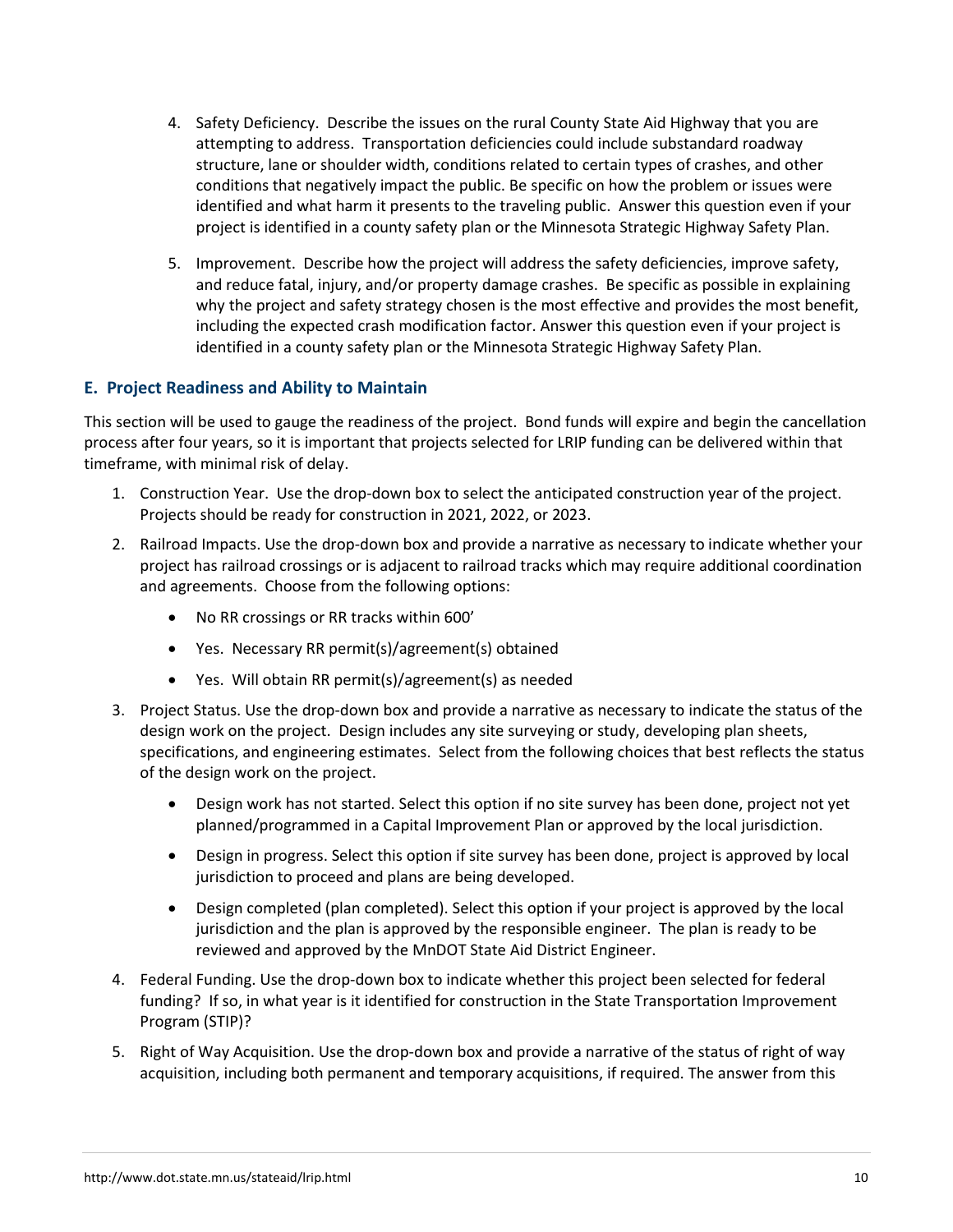question will help gauge the readiness of the project. As a reminder, right of way acquisition costs are not an eligible use for LRIP funds.

- No additional right of way is required
- Right of way has been acquired
- Right of way acquisition is underway
- Right of way acquisition has yet to begin
- 6. Ability to Operate and Maintain Facility. Describe the local agency's ability to adequately provide for the safe operation and maintenance of the facility upon completion.

#### **F. Multimodal/Complete Streets**

Multimodal Improvements. Depending on where and how local roads are improved, vehicle traffic, multimodal, and non-motorized bike and pedestrian movements may benefit. Identify other users of the roadway and describe multi-modal/non-motorized improvements included on the project.

#### **G. Cost Section:**

Provide estimated costs for construction from each potential funding source, including the amount of LRIP funds requested. Cost estimates should be based on planning and engineering principles. All costs listed as coming from agencies other than the applicant must be committed funds as reflected in a letter of support (agency has agreed to provide these funds for the project). Do not include costs for studies, design, right of way acquisition, construction engineering, or soft costs such as staff time. These costs will need to be paid by sources other than LRIP.

LRIP funds will be capped at \$1,250,000 for counties, state aid cities, non-state aid cities, and townships. Projects with total project cost estimates less than the capped amount are not required to provide a match provided that all of the construction items are LRIP-eligible.

Items that are eligible for LRIP funds include reasonable elements associated with roadway construction, including basic landscaping and turf establishment. Landscaping planters, benches, bike racks, decorative fences, ornamental lighting, and other aesthetic treatments above the standard are generally not eligible. Other items that are not eligible include engineering, construction administration and inspection, right of way acquisition, and water main, sanitary sewer, or private utility work. Additionally, work on trunk highways or on trunk highway right of way is typically not eligible.

#### **H. Attachments:**

The following attachments must be included with the application:

- $\Box$  At least one project location map with routes and project termini labeled
- $\Box$  Itemized construction cost estimate based on engineering and planning principles
- $\Box$  Project schedule
- $\Box$  Local agency resolution approving project and pledging support to fund engineering, right of way, inspection, and other non-LRIP eligible costs, as well as LRIP-eligible items in excess of the LRIP grant amount.